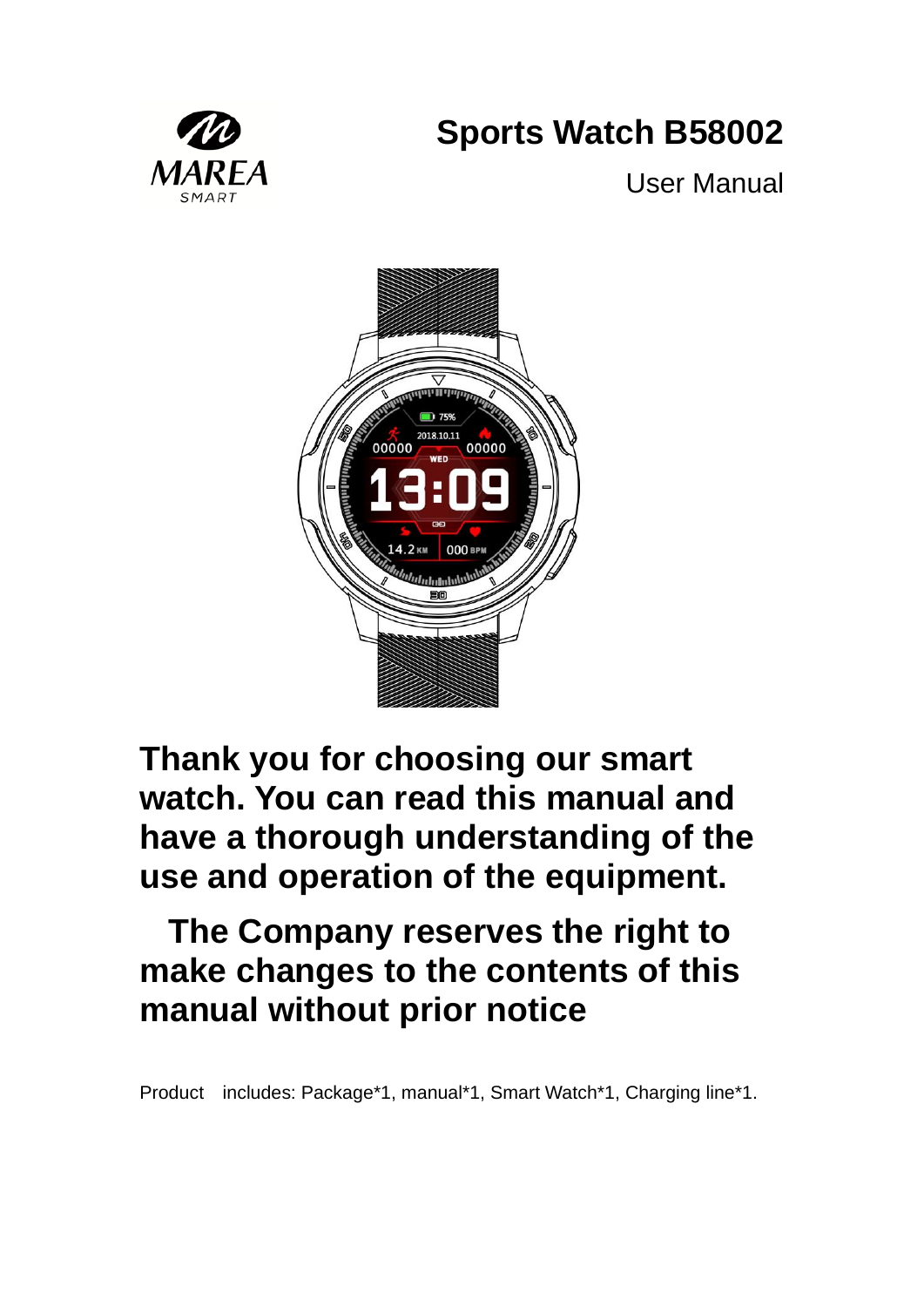- I. Function description of bracelet
- 1.1 Button description:



- A: Press and hold the switch button, short press to lock the screen/wake up the screen.
- B: Return to the upper level interface.
- 1.2 Charging instructions:

Magnetic charging is as shown below.



\*Be aware that the two contacts of the USB cable are not allowed to contact the conductor at the same time, or it will cause the circuit to burn.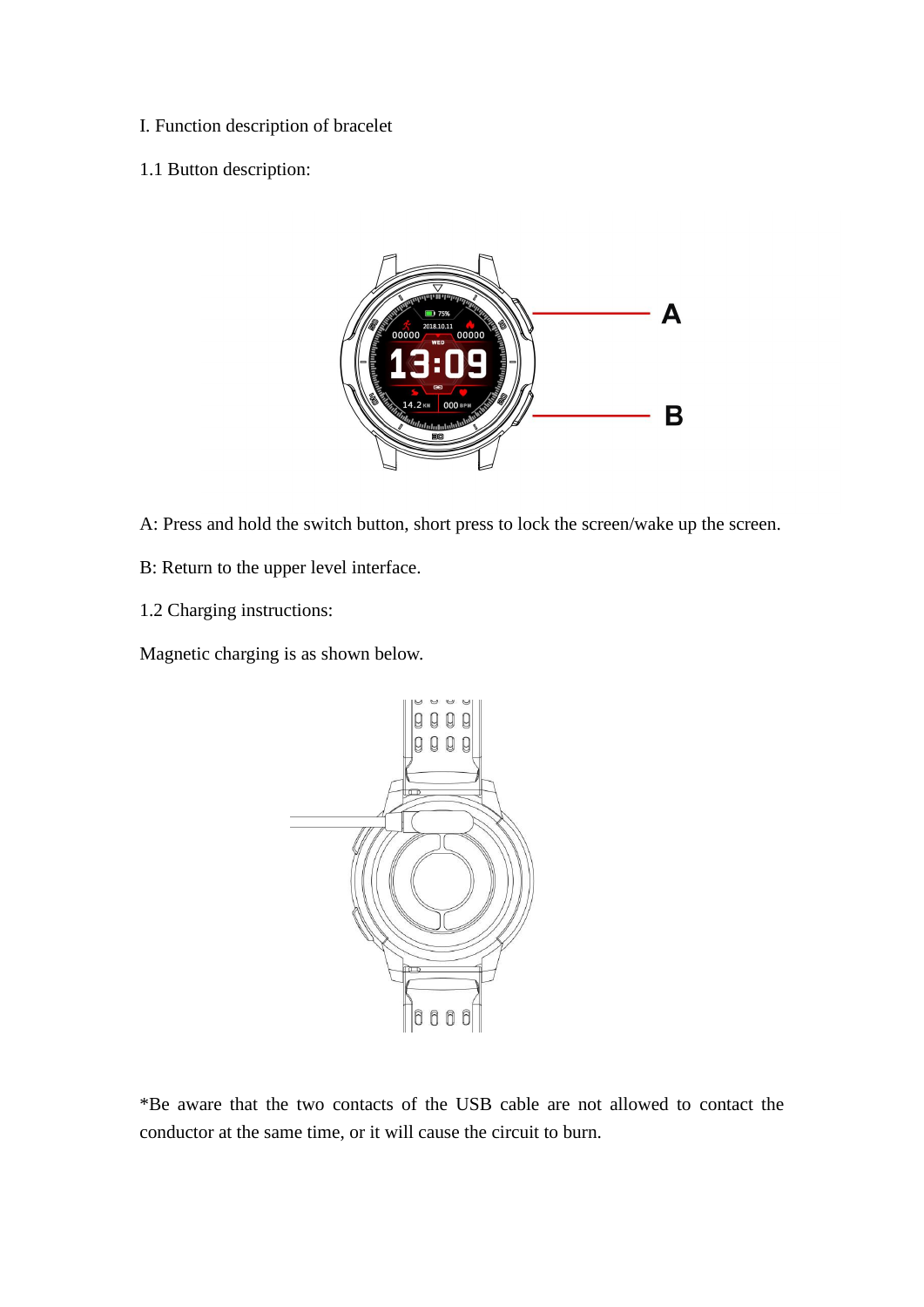1.1 Dial plate interface in standby mode:

1) Swipe right to open the push message interface;

2) Swipe down to open the drop-down menu which displays brightness, settings, do not disturb.

3) Swipe left to open the main menu list interface;

4) Press and hold the dial plate interface in standby mode to swipe and switch. Press and hold after selecting to set successfully.

1.2 Push message

Swipe right the standby interface to open the push message interface and bind the bracelet with Fundo app. When the notification authority is enabled, the new message received by the mobile notification bar will be pushed to the bracelet. A total of 8 pieces of messages can be saved. The message received after the 8th message will overwrite the previously received message one by one.

1.3 Drop-down menu

Swipe down the standby interface to open the drop-down menu interface.

1) The left icon shows the Bluetooth connection status

2) Click the middle icon to turn on/off the Do Not Disturb mode. When the Do Not Disturb mode is on, the vibration is activated only for Find the Bracelet and the Alarm;

3) The right icon can be used to adjust the screen brightness;

1.4 Step count

The step count is on by default. This interface displays the current number of steps in the bracelet. The data is cleared every day at 12 am.

1.5 Sleep

Sleep monitoring time period: from 21:00 to 9:00 in the next day, after the bracelet generates data and exits sleep monitoring, it binds Fundo app to synchronize the sleep data from bracelet end to APP end.

1.6 Bluetooth music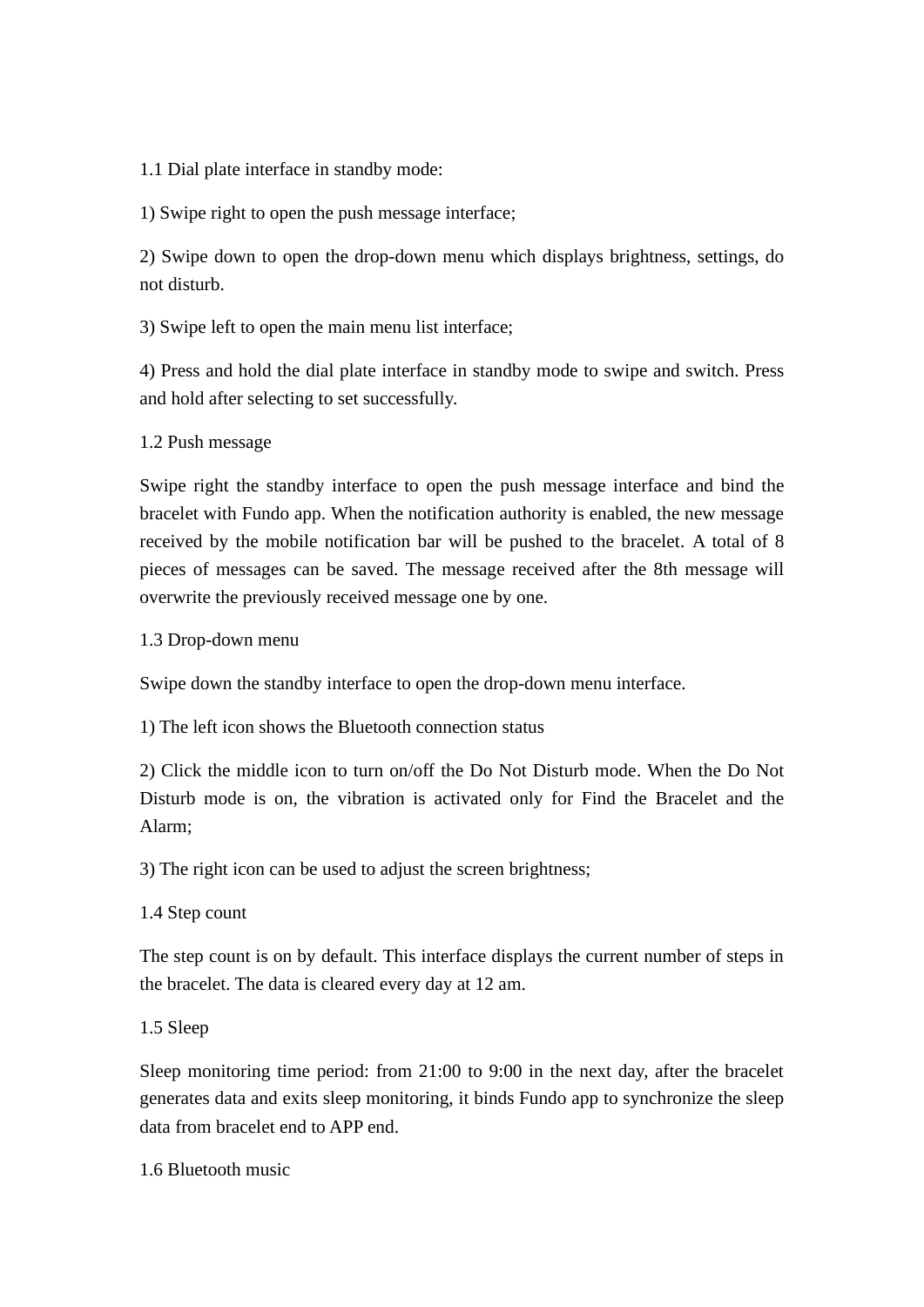Android: after connecting the bracelet in the phone settings, open the music player, play/pause and switch songs at the bracelet end; (no need to bind in the app, if it is already bound, please unbind it and connect in the phone settings)

IOS: Open the music player after the bracelet is bound to the app, play/pause and switch songs at the bracelet end.

1.7 Sports mode (walking, running, cycling, hiking, swimming, football, basketball, table tennis, badminton)

1.7.1 Select the corresponding sports mode and click the screen to enter corresponding sports mode after countdown 3, 2, 1; swipe right to jump to the end of the sports interface, click "pause" to return to the sports interface to continue sports, click " $\square$ " to end the sports and save the data;

1.7.2 Sports data can be saved when the distance is greater than 200 meters or the time is greater than 5 minutes; when the sports end without satisfying the condition, it will prompt "the data is too little to be saved"

1.7.3 After the bracelet is bound to the app, click the synchronization on the Fundo sports history interface to synchronize the history data of the sports at bracelet end and view trajectory and detailed data at the app end.

1.8 ECG measurement

It can test ECG and monitor ECG status;

Please properly wear the bracelet during test. After the function is on, touch the touch screen position with finger to start measurement. The test ends at 60s. If it is less than 60s, it prompts to return to prompt page where the finger should be placed.

#### 1.9 Heart rate

Wear the bracelet correctly on the (left hand/right hand) wrist and enter the heart rate menu for continuous measurement of the heart rate. After the bracelet is bound to the app, the heart rate data is synchronized to the app in real time.

#### 1.10 Blood pressure

Wear the bracelet correctly on the (left hand/right right) wrist and enter the blood pressure menu for single measurement of blood pressure value. After the bracelet is bound to app, the blood pressure data can be synchronized to the app in real time.

1.11 Blood oxygen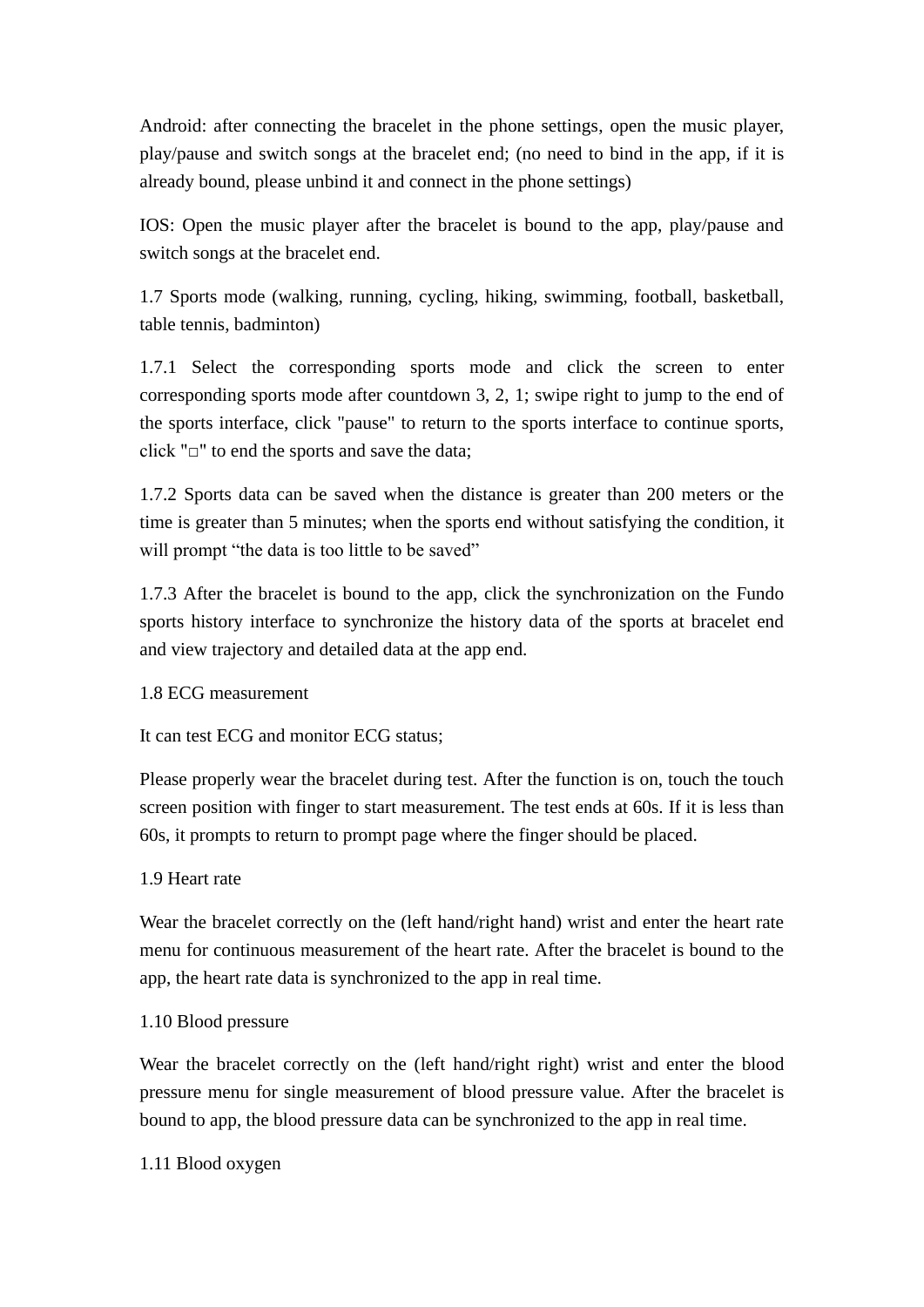Wear the bracelet correctly on the (left hand/right right) wrist and enter the blood oxygen menu for single measurement of blood oxygen value. After the bracelet is bound to app, the blood oxygen data can be synchronized to the app in real time.

1.12 Alarm clock

Bind bracelet to the app and set synchronized alarm clock in the app to the bracelet.

1.13 Sedentary reminder

Turn on/off sedentary reminder

1.14 Stopwatch

Enter the timing interface by clicking stopwatch, click the start icon to start timing and click again to pause. Swipe right to exit. When entering the stopwatch again, the previous timing is cleared and the timing is restarted.

1.15 Find mobile phone

Click Find the mobile phone at bracelet end to pop up a prompt box after the bracelet is bound to the app.

1.16 Remote camera

After the bracelet is bound to the app, click camera in the app and show remote camera icon on the bracelet and automatically turn on camera on mobile phone. Click the screen at the bracelet end to control the phone to take photos which are stored at the mobile phone end.

1.17 Settings

1.17.1 Sedentary reminder

It's off by default. After connecting the APP, the on/off function at app end can control the function at bracelet end. This function can be manually turned on or off at bracelet end, but the APP is not affected.

1.17.2 Raise to wake

It's off by default. After connecting the APP, the on/off function at app end can control the function at bracelet end. This function can be manually turned on or off at bracelet end, but the APP is not affected.

1.17.3 About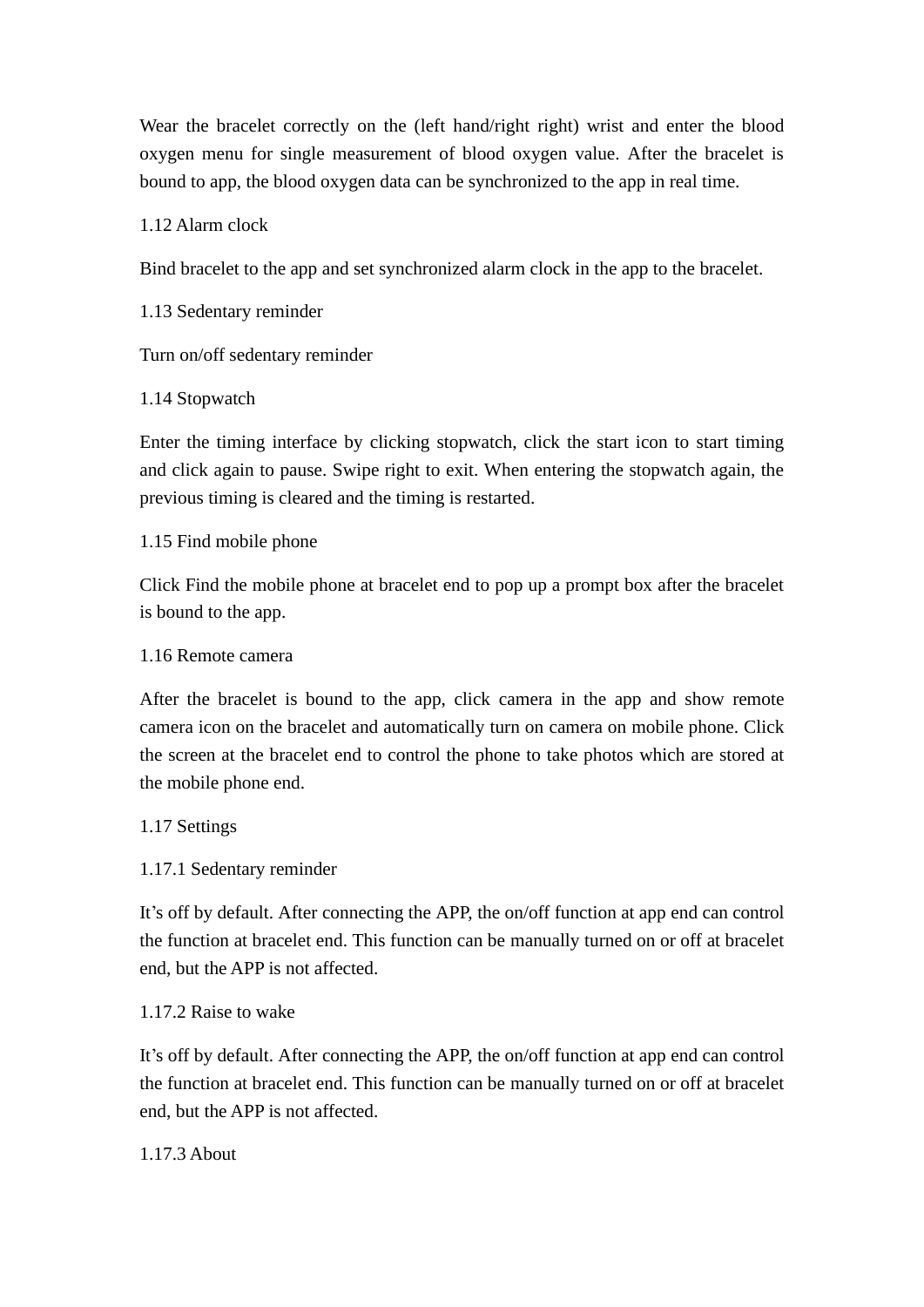View the Bluetooth name and Bluetooth address and version number

1.17.4 Restore factory settings

Click Restore factory settings to restore the bracelet to the factory state

1.17.5 Shutdown

After clicking Shutdown, the bracelet is turned off.

II. Bind app

1. APP download method

1.1 Scan QR code to download



1.2 Search in application market to download

Android:

search Fundo in Myapp, Wandoujia, Google play and other application markets to download

IOS:

Search "fundo" in the App Store to download

Android: the application icon of "fundo" after installation is as shown:



iPhone: the application icon of "fundo" after installation is as shown:

2 Bind Bluetooth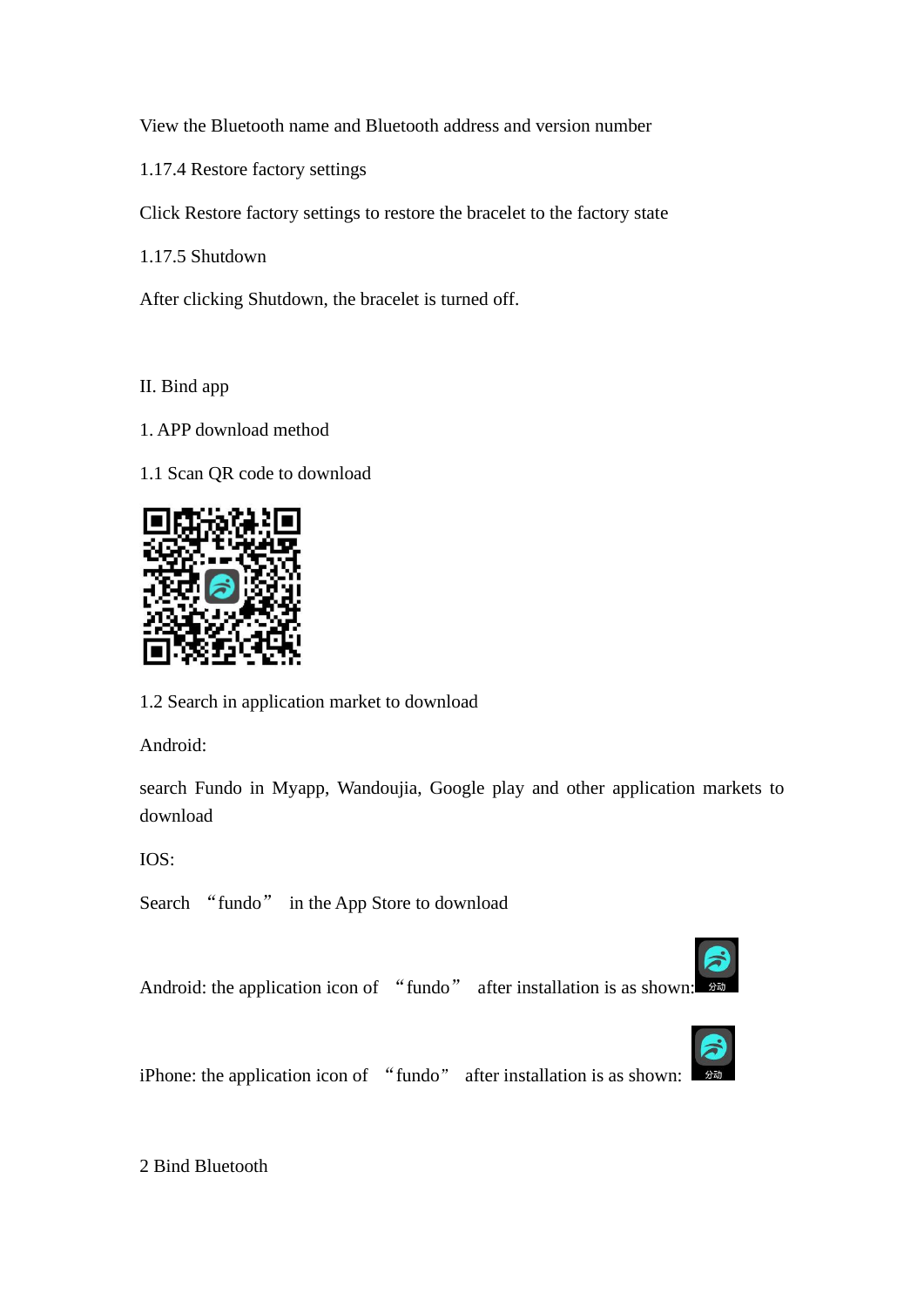## 2.1 Unconnected:



After the bracelet is on, Bluetooth is always in the search state. After opening the APK/APP, enter more-connected devices, click search, and select the corresponding bracelet device name to bind the bracelet to the app successfully.

### 2.2 Bind to the Fundo app:  $\frac{1}{2}$

Bracelet time synchronization: After the bracelet is successfully bound to the app, click to realize the synchronization of the time and time format of the bracelet and the mobile phone.

#### 2.3 Find devices

After the bracelet is successfully bound to the app, click Find Bracelet to vibrate and wake up bracelet screen for three times;

#### 2.4 Data synchronization

After the bracelet is successfully bound to the app, the health data of the bracelet can be synchronized to the app; open the heart rate, sleep, and sports interface to select the date, click icon in the upper right corner to successfully share the data of current interface to the QQ, QQ space, WeChat, WeChat moment, Facebook, Twitter, etc.;

#### 2.5 Message push

After the bracelet is successfully bound to the app, the corresponding notification authority in the mobile phone system is enabled. Enter more-notification application in app, start corresponding third party applications.

#### 2.5.1. Call reminder:

Enable the call reminder in the personal application. When the mobile end receives one or more incoming calls, the bracelet will receive one or more call reminder at the same time;

#### 2.5.2. SMS notification:

Enable SMS notification in the personal application. When the mobile end receives one or more SMS, the bracelet will receive one or more SMS reminders at the same time;

2.5.3. Other application message notifications: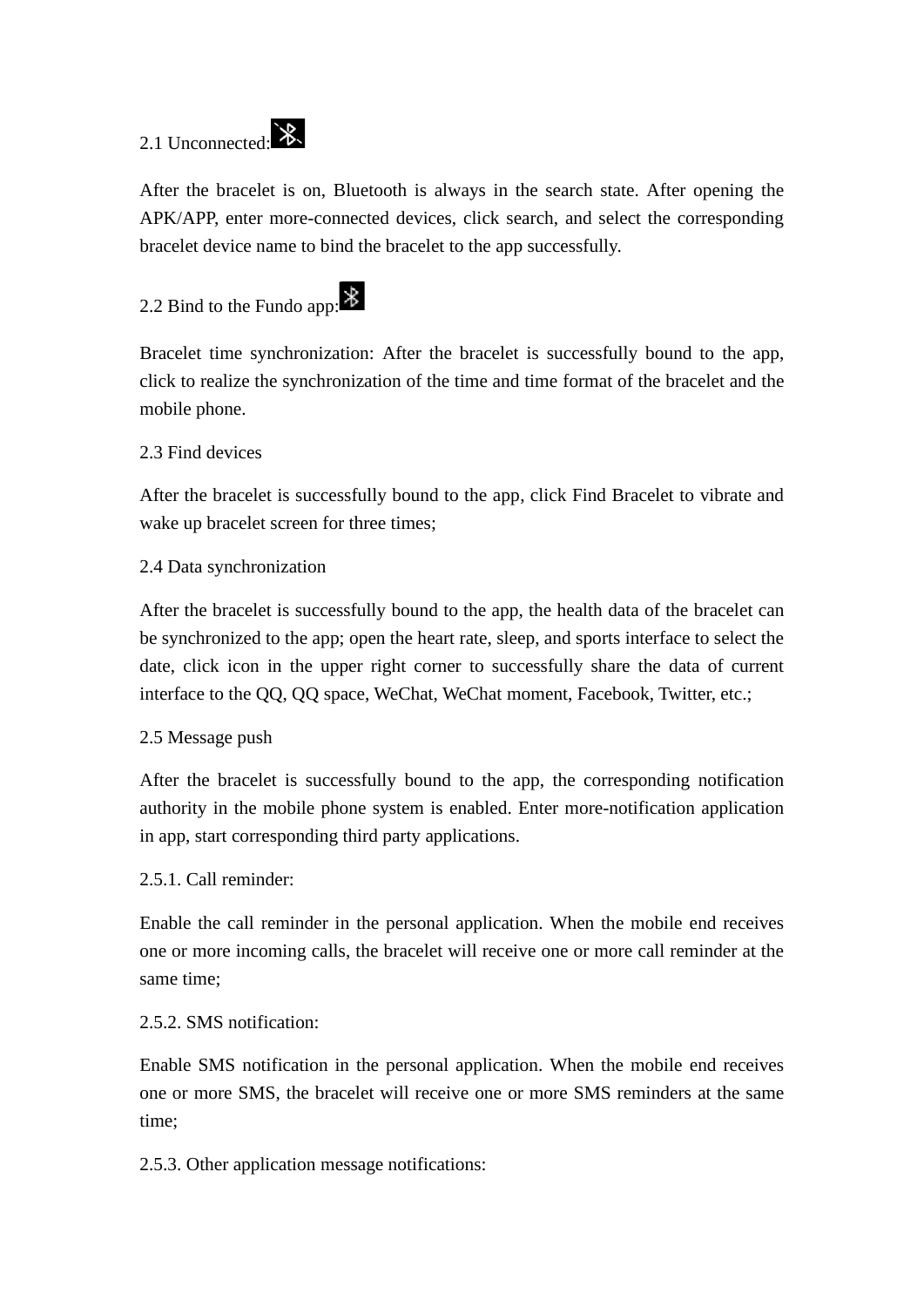Enable corresponding message notification in the personal application, such as WeChat, QQ, Facebook, Twitter, etc. When the mobile phone end receives one or more application message notifications, the bracelet end will receive one or more corresponding message notifications at the same time.

#### 2.6 WeChat sports

The sports data of the bracelet can be synchronized to the WeChat sports ranking list. Follow the official account "Fundo health" to select the binding device and fill in the MAC address of the device for binding. After the binding is successful, the official account can synchronize the sports data (MAC address : Enter the bracelet to view);

#### Binding method:

The Android end suggests the binding to APP before the binding to WeChat.

The iPhone end does not need to bind the APP. Unbind first and ignore the device in the phone settings, then bind in the WeChat;

#### 2.7 Do Not Disturb mode

When the Do Not Disturb mode is on, only Find bracelet and the alarm clock have vibration reminder.

#### 2.8 Drinking reminder

Set the period from start to end and frequency (minutes), click to enter the resetting, select the water reminder date (week), check the drinking reminder and save. When the drinking reminder time arrives, it vibrates and shows drinking icon at the bracelet end.

#### 2.9 Sedentary reminder

Set the period from start to end and sedentary interval (minutes), threshold (steps), click to enter the resetting to select the sedentary reminder date (week). When the sedentary reminder time arrives, it vibrates and shows sedentary icon at the bracelet end.

#### 2.10 Alarm clock reminder

Click the alarm clock reminder setting to add the alarm time. When the alarm time arrives, the bracelet will prompt: the alarm icon and time, and vibrate for 20 times;

#### 2.11 Reminder mode